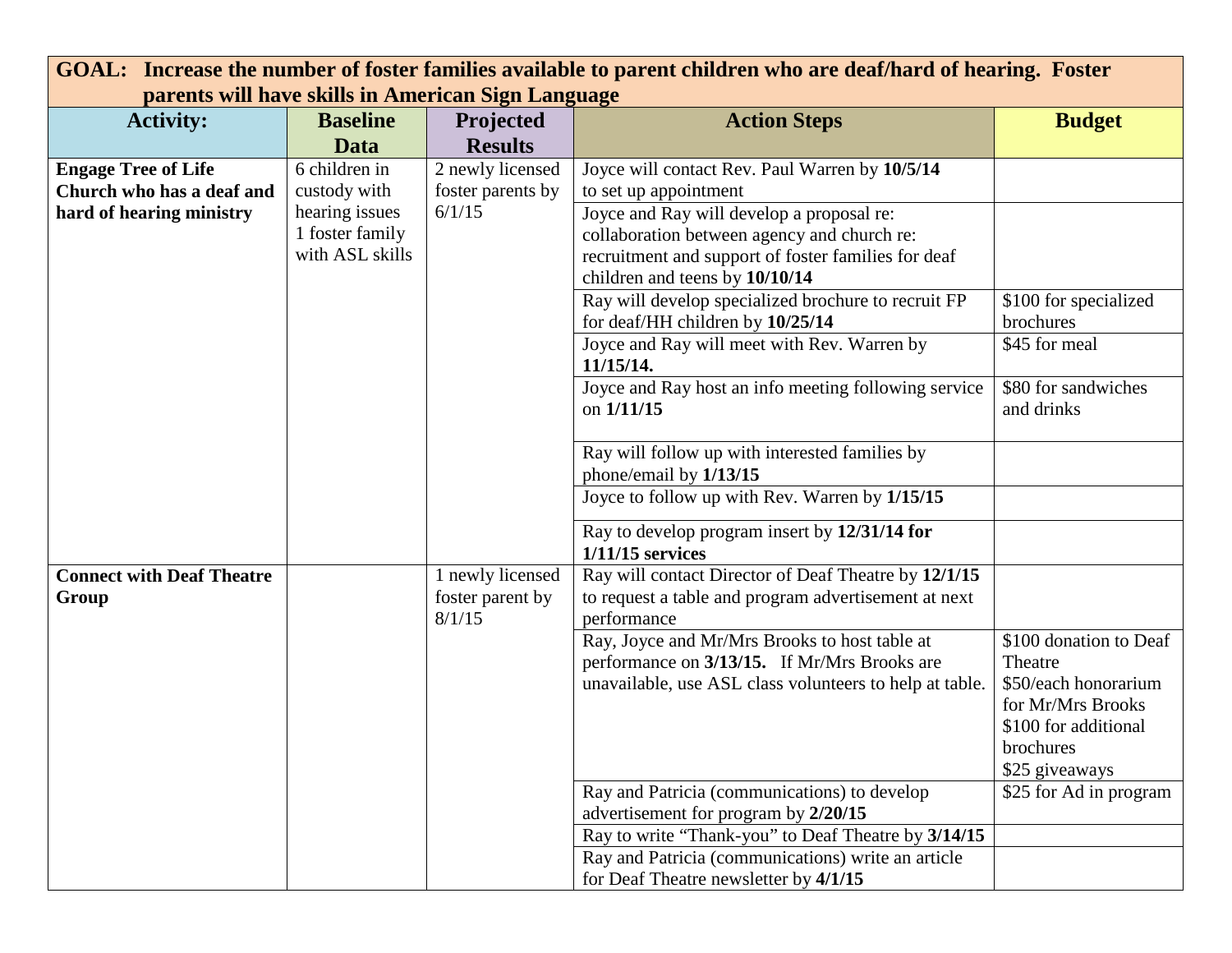|                                     |                   | Ray will follow up with interested persons by 3/15/15   |                          |
|-------------------------------------|-------------------|---------------------------------------------------------|--------------------------|
|                                     |                   | by phone or email                                       |                          |
| <b>Engage Big Rock</b>              | 1 newly licensed  | Ben will contact Dr. Elizabeth Ward, head of ASL        |                          |
| <b>Community College ASL</b>        | foster parent by  | program by 11/1/14 to schedule an appointment to        |                          |
| Program to share info with          | 7/1/15            | discuss potential collaboration                         |                          |
| staff, students and alumni.         |                   | Ben will schedule presentation for ASL advanced         | Specialized brochures    |
|                                     |                   | class to occur by 1/31/15. Recruit volunteers to help   | (see above)              |
|                                     |                   | with special recruitment events.                        |                          |
|                                     |                   | Ben to contact Mr and Mrs Brooks, FP, to discuss co-    | \$50/each honorarium     |
|                                     |                   | presentation to ASL class by 11/20/15.                  | for co-presenting (gift) |
|                                     |                   |                                                         | card)                    |
|                                     |                   | Ben and Patricia (Communications Dept.) write short     |                          |
|                                     |                   | article for ASL program alumni newsletter by 2/1/15     |                          |
|                                     |                   | Ben and Joyce to speak at staff meeting of ASL          |                          |
|                                     |                   | program by $1/15/15$                                    |                          |
|                                     |                   |                                                         | \$65 for coffee and      |
|                                     |                   |                                                         | donuts                   |
|                                     |                   |                                                         | \$50 gift card for Mrs.  |
|                                     |                   |                                                         | <b>Brooks</b>            |
|                                     |                   | Ben will send follow up emails to students and staff    |                          |
|                                     |                   | by $2/15/15$                                            |                          |
|                                     |                   | Ben to write follow up story for Alumni newsletter      |                          |
|                                     |                   | featuring recruitment activities and results by 4/15/15 |                          |
|                                     |                   | Ben to send congratulatory notes to graduates on        |                          |
|                                     |                   | 6/3/15                                                  |                          |
|                                     |                   |                                                         |                          |
| <b>Host breakfast for directors</b> | 2 newly licensed  | Joyce to identify and secure venue/menu for             | \$1500 max budget        |
| of community programs for           | foster parents by | breakfast by 2/1/15                                     |                          |
| deaf and hard of hearing            | 12/31/15          | Joyce, Ben and Ray develop agenda and identify          |                          |
| children and teens on               |                   | potential speakers by 3/1/15                            |                          |
| 6/25/15                             |                   | Ray to ask speakers to present by 3/15/15. Ray will     |                          |
|                                     |                   | confirm speakers by $6/1/15$                            |                          |
|                                     |                   | Ben to obtain additional specialized brochures by       | \$100 for brochure       |
|                                     |                   | 6/1/15                                                  | printing                 |
|                                     |                   | Ray and Ben to work with Communications to film         | In-kind time             |
|                                     |                   | Brooks Family and any other newly licensed family       |                          |
|                                     |                   | for brief video (5 mins) Seek volunteers from HS        |                          |
|                                     |                   | and CC classes to film and edit. Completion by          |                          |